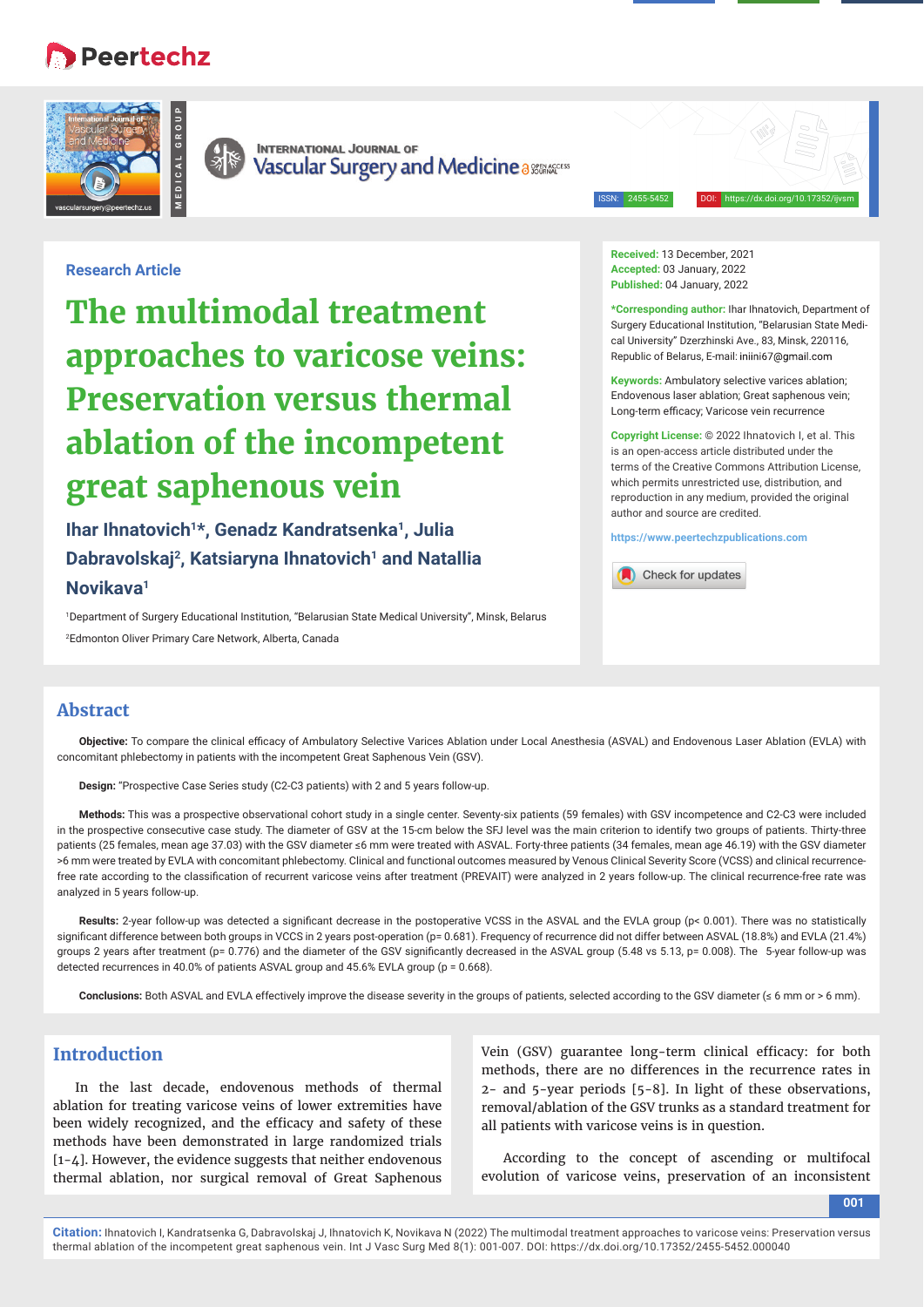GSV trunk may be justified, since its reflux is associated with hypervolemia in varicose tributaries. Selective phlebectomy of dilated tributaries can help reduce hypervolemia and, ultimately, eliminate reflux in the GSV trunk. It is considered to be less traumatic and is associated with a lower complication rate compared to other treatment approaches. Modern guidelines acknowledge the potential of this method to effectively treat chronic diseases of the veins [9-11].

The severity of the clinical course of varicose veins is associated with ambulatory venous pressure (AMVP). This pressure, which leads to an increase in the diameter of the incompetent vein, is associated with the volume and duration of venous blood reflux. However, the pathological volume of refluxing venous blood can be directed into the physiological flow (eliminated) by the work of the calf pump. As a result, venous pressure decreases. A study by S. Raju, et al. [12] found that if a diameter of GSV is less than 5.5 mm, the volume of reflux in it can be eliminated by work of the calf pump in 94% of cases. Although if GSV diameter measuring more than 5.5 mm, refluxing volume in it can be eliminated by the calf pump in 51% of cases. These data allowed us to formulate a hypothesis of the possibility of preserving an incompetent GSV if its diameter is less than 6 mm. The level of measuring the diameter of GSV at a distance of 15 cm from the SFJ was determined based on the results of a study by Mendoza, et al. [13], which showed that GSV diameter measured at this level demonstrated a good correlation ( $r = 0.77$ ) with the CEAP clinical class.

This prospective study compares 2-years clinical outcomes, a number of complications, and relapses in two groups of patients (as defined by the GSV diameter) that underwent Ambulatory Selective Varices Ablation under Local Anesthesia (ASVAL) and Endovenous Laser Ablation (EVLA) with concomitant phlebectomy.

### **Methods**

This was a prospective observational cohort study (ClinicalTrials.gov ID: NCT04034329). Patients at a single center (University Hospital No. 10, Minsk, Belarus) were included onwards and all data were entered into a database. The study protocol was approved by the University ethics committee (No. 20140451) and all patients signed a written consent to participate in the study. Patients with GSV incompetence and C2-C3 were included in the prospective consecutive case study if they satisfied the selection criteria outlined in Table 1.

Full venous duplex ultrasonography was performed using B-K Medical REF ZV0071 colour-coded duplex scanner fitted with a 7.5-MHz linear probe. Cognizant of the negative consequences of standing and sitting for long periods of time (e.g. venous hypertension, venous reflux), we scheduled investigations for early morning, thus ensuring examination of the physiological status of the venous system in each patient. Ultrasound examinations of reflux at the Saphenofemoral Junction (SFJ) were performed using the Valsalva maneuver. Ultrasound examination of GSV reflux was performed by manually compressing the calf followed by sudden release.

| <b>Table 1:</b> Inclusion/ exclusion criteria.                                          |                                                                                                                              |  |  |  |
|-----------------------------------------------------------------------------------------|------------------------------------------------------------------------------------------------------------------------------|--|--|--|
| <b>Inclusion criteria</b>                                                               | <b>Exclusion criteria</b>                                                                                                    |  |  |  |
| Great saphenous vein (GSV)<br>incompetence with reflux at least                         | Previous surgical groin exploration, except<br>herniotomy                                                                    |  |  |  |
| down to the knee level                                                                  | The small saphenous vein, anterior or posterior                                                                              |  |  |  |
| Primary symptomatic varicose<br>veins, CEAP clinical class C2-C3                        | accessory saphenous vein incompetence at the<br>same limb                                                                    |  |  |  |
| Physical status according<br>to the American Society of<br>Anesthesiologists (ASA) I-II | Deep venous thrombosis, thrombophilia<br>associated with a high risk of deep venous<br>thrombosis or postthrombotic syndrome |  |  |  |
|                                                                                         | Arterial occlusive disease > Fontaine IIA and/or<br>the ankle-brachial index below 0.8                                       |  |  |  |
|                                                                                         | Osteoarthropathy of the legs, which limited the<br>motion activity                                                           |  |  |  |
|                                                                                         | Active malignancy (diagnosed in the past 5<br>years)                                                                         |  |  |  |

Reverse flow that lasted more than 0.5 seconds was considered pathological. Preoperative venous duplex mapping was done in the upright position [14].

Duplicate measurements GSV diameter were measured holding the probe transversely with no pressure and were taken 15 cm below the SFJ. This result was the main criterion to identify two groups of patients. Those with the GSV diameter ≤ 6 mm were treated with ASVAL. If the diameter of GSV was > 6 mm, EVLA with concomitant phlebectomy was performed.

All surgical procedures were accomplished by the same surgeon, using tumescent local anesthesia (i.e. 0.1% lidocaine and sodium bicarbonate solution without epinephrine). The EVLA was done under duplex guidance with a 1560-nm diode laser (Mediola Endo model «Fotek LK-50-4», Belarus) using bare fibers via a Seldinger wire technique. The GSV was cannulated at the lowest point of the reflux. The laser fiber was advanced below the SFJ at the level after which the GSV was ablated during gradual withdrawal of the fiber. The 15W laser power was delivered in continuous pull-back traction. The average applied linear endovenous energy dose (LEED) was 75.3, CD=9.2 J/cm. Peripheral side branches were removed by multiple stab avulsions using Várady hook in both groups. After the treatment, the leg was wrapped in sterile absorbent bandages, and compression stockings class II (23-32 mm Hg) were put on and recommended to wear for two weeks.

All patients were discharged on the day of the treatment and were invited to a follow-up duplex ultrasonography (DUS) on the 1st postoperative day and 2 years after the operation. DUS at the 2 years follow-up visits were carried out by an independent specialist who was not involved in the initial treatment of the patients. To report clinical recurrence after EVLA we have used Groupe d' Évaluation des Lasers et de l'Échographie Vasculaire (GELEV) score [15]. VCSS was registered before, 2 years, and 5 years after the treatment.

The objectives of the study were the following: 1) to determine the 2 years clinical and functional outcomes while

**002**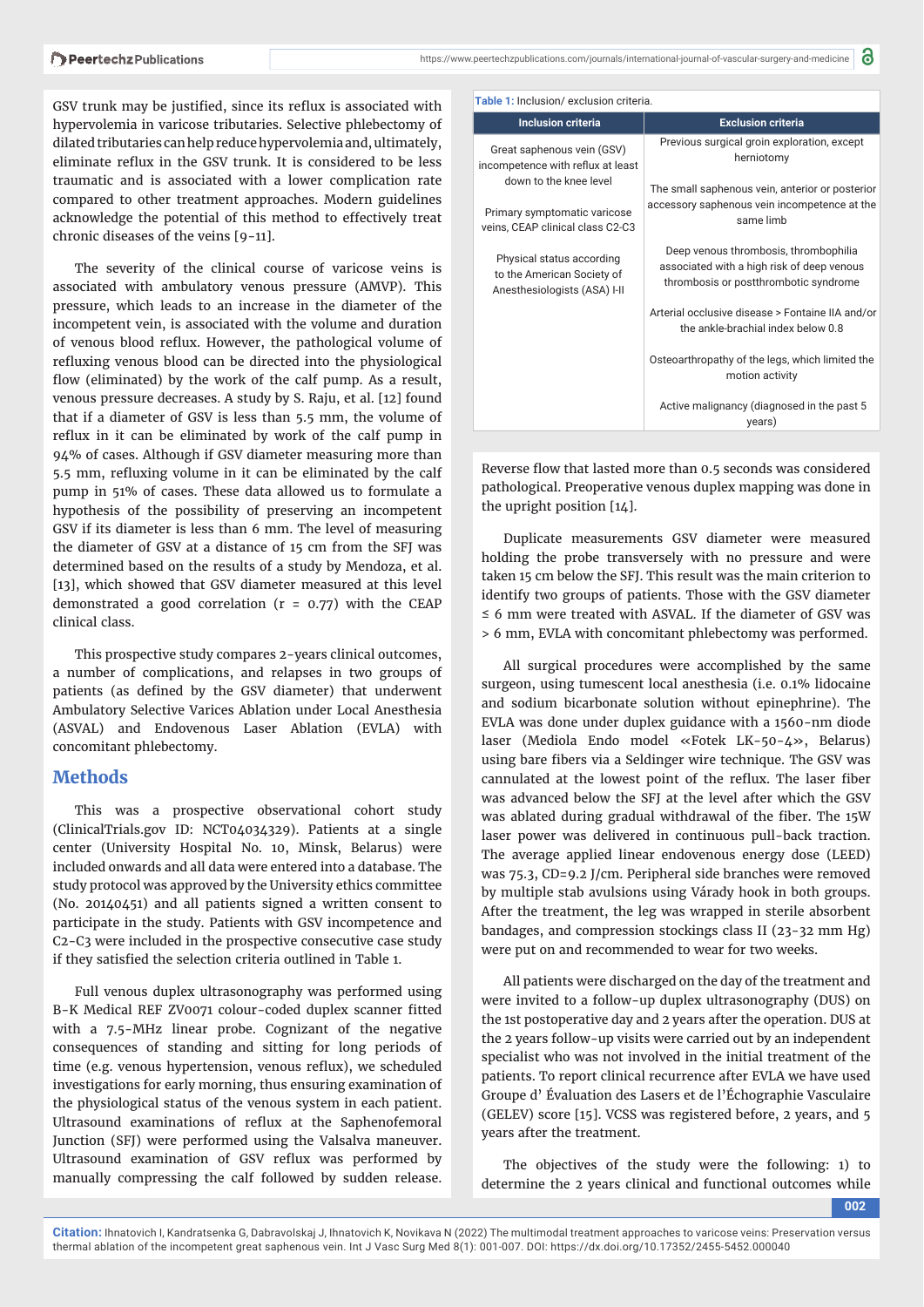taking into account the severity of the disease (as measured by VCSS) and the degree to which patients were affected by it; 2) to establish the 2 years and 5 years clinical recurrencefree rate according to the classification of recurrent varicose veins after treatment (PREVAIT) [16,17]. PREVAIT is defined as the presence of any new visible or palpable varicosities on the studied leg that had been noticed through the clinical examination. The criterion of a recurrent varicose vein was a visible or palpable varicosity with a diameter of more than 3 mm.

### **Statistical analysis**

We used descriptive statistics to report baseline characteristics of the sample and pre-and postoperative scores. Dependent t-test and Wilcoxon signed-rank test were used to analyze changes in VCSS pre-and post-operation. Differences in frequencies of categorical variables between groups were analyzed using Fisher's exact test. The multivariable regression model was used to establish the relationship between a dependent variable (recurrence rate) and independent variables (treatment method, category C, side, age. The level of statistical significance was set at an alpha level of 0.05. IBM SPSS 22 was used to conduct all statistical analyses.

### **Results**

The sample in this study included 76 patients / 88 legs. However, to achieve higher homogeneity of the two groups, a leg with a more severe varicose disease was included in the study, hence the final sample included 76 patients/76 legs. The flowchart (Figure 1) shows the number of patients excluded from and included in the analysis.

Baseline patient characteristics are presented in Table 2.

### **2 years follow-up. Evolution of signs and symptoms**

In the ASVAL group, VCSS before operation (Me=3.0, IQR 2.0-3.0) was higher than VCSS post-operation (Me=0.0, IQR 0.0-1.75), p< 0.001. Statistically significant decrease in the VCSS post-operation was also detected in the EVLA group: the mean VCSS pre-surgery (Me=5.0, IQR 3.0-6.0) was substantially higher than the mean VCSS post-operation (Me=0.0, IQR 0.0- 1.0),  $p$ <0.001. There was no statistically significant difference between both groups in VCCS 2 years post-operation (p= 0.681) (Figure 2).

### **2 years follow-up. Clinical recurrence according to PREVAIT**

Overall, frequency of clinical recurrence, irrespective of extent and source, did not differ between ASVAL (18.8%) and EVLA (21.4%) groups 2 years after treatment (p=0.776).

Table 3 summarizes the detailed PREVAIT data.

A small number of observations did not allow for comparisons of two groups by sections of PREVAIT. Phlebectomy was recommended for treatment of PREVAIT in 3

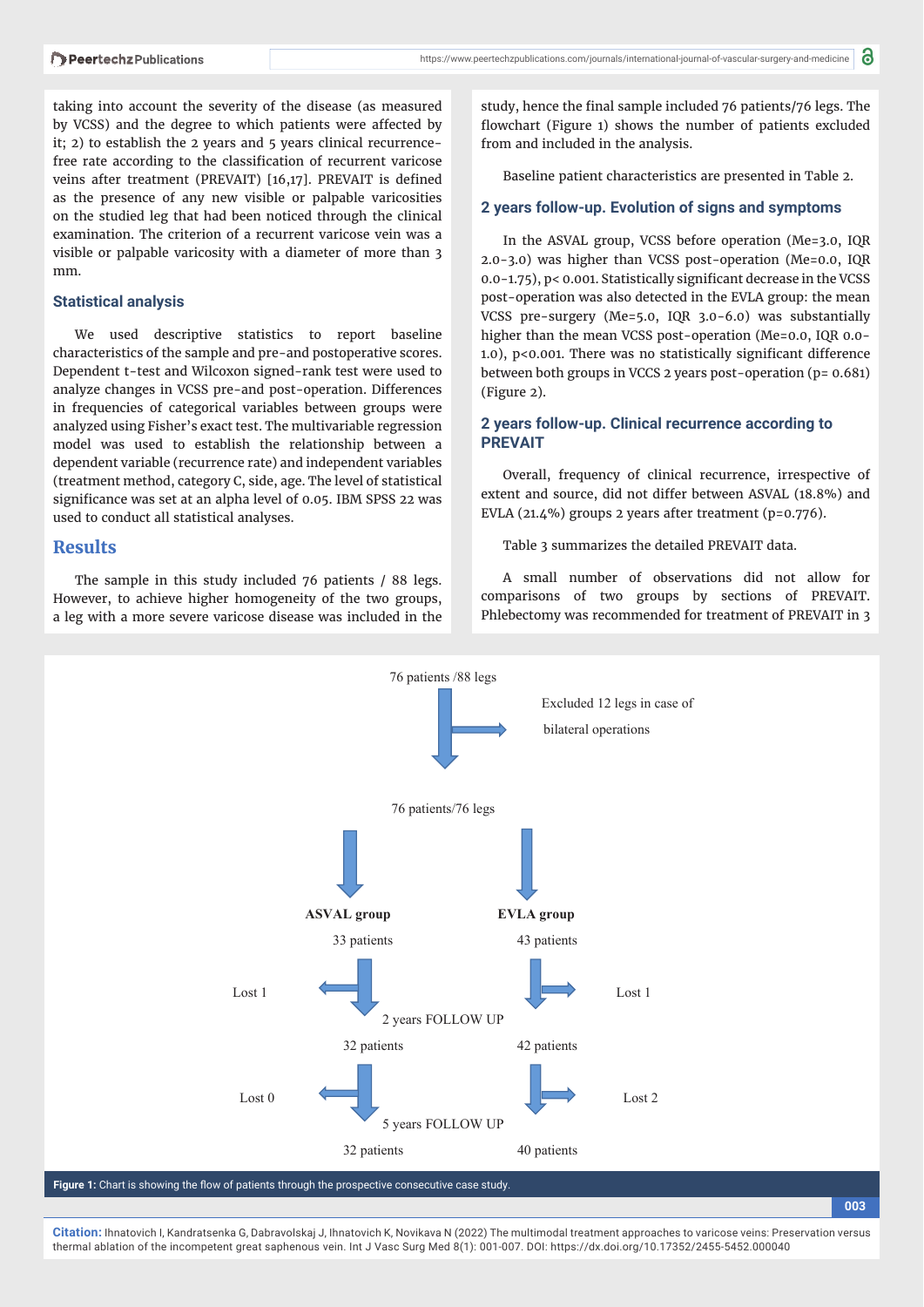| <b>Characteristic</b>                                                                                 | <b>ASVAL group</b><br>$(n=33)$ | <b>EVLA</b> group<br>$(n=43)$ | p      |  |  |  |
|-------------------------------------------------------------------------------------------------------|--------------------------------|-------------------------------|--------|--|--|--|
| Age (M, SD)                                                                                           | 37.03 (11.4)                   | 46.19 (10.76)                 | < 001  |  |  |  |
| Sex:<br>Female (N, %)<br>Male $(N, %)$                                                                | 25(76)<br>8(24)                | 34 (79)<br>9(21)              | .731   |  |  |  |
| The severity of the varicose disease<br>(CEAP stage):<br>C <sub>2</sub> stage<br>C <sub>3</sub> stage | 27(82)<br>6(18)                | 17(40)<br>26(60)              | < 0.01 |  |  |  |
| Side:                                                                                                 |                                |                               |        |  |  |  |

22 (67) 11 (33)

Diameter 5.5 (0.74) 7.53 (0.92) <.001

VCSS (prior to the surgery), Me 3.0 5.0  $\leq 0.01$ 

17 (40) 26 (60) .019

#### **Table 2:** Baseline patient characteristics.

Right Left

| $3-$                  |              | $\circ$ <sup>40</sup> |  |
|-----------------------|--------------|-----------------------|--|
| $2-$<br>vcss<br>$1 -$ |              |                       |  |
| 0                     | <b>ASVAL</b> | EVALA                 |  |

**Figure 2:** VCCS 2 years post-operation.

ASVAL patients and 5 EVLA patients. Two patients in the ASVAL group required repeated surgery of extensive recurrence due to SFJ reflux. One EVLA patient underwent Anterior Accessory Saphenous Vein (AASV) surgery. All re-operations were for cosmetic indications.

### 2 years follow-up. Duplex reflux and GSV incompetence

Reflux was not significant in the GSV (reflux duration <0.5 seconds) after 2 years in 15 (46.9%) ASVAL patients. The diameter of the GSV, as measured at 15 cm below the SFJ level, significantly decreased in the ASVAL group (5.48 vs 5.13, p=0.008). There was no statistically significant association between refluxing GSV and observed recurrence in the ASVAL group (p=0.659). The results of the GSV examination 2 years after EVLA are presented in Table 4.

GELEV-score: Lev 0: no occlusion, refluxing vein, unchanged vein. Lev 1a: partial occlusion with proximal reflux. Lev 1b: partial occlusion without reflux. Lev 2a: complete occlusion with unchanged or larger diameter. Lev 2b: complete occlusion with diameter reduction >30%. Lev 3: complete occlusion with diameter reduction >50%. Lev 4: fibrotic cord, vein not visible. This scoring was introduced by GELEV (Groupe d' Évaluation des Lasers et de l'Échographie Vasculaire, part of the " Société Française d'Angéiologie") - information is in accordance to M.E. Vuylsteke, et al. [15].

Recurrences connected with GSV recanalization were detected only in 4 out of 9 patients of the EVLA group.

### **2 years follow-up. Coрmplications**

We observed postoperative thrombosis of the GSV in 1 patient in the ASVAL group. Endothermal Heat Induced Thrombosis (EHIT) was not observed in the EVLA group. A lymphocele developed on the phlebectomy side in 3 patients in the ASVAL group and 4 patients in the EVLA group. One puncture and additional compression were sufficient for rapid

# **Table 3:** Clinical recurrences by PREVAIT classification and management. **Group ASVAL** EVLA Overall PREVAIT, n (%) 6 (18.8) 9 (21.4) Topographical sites of PREVAIT Groin Thigh 3 1 Popliteal fossa  $L \text{ over } \text{len}$   $\begin{array}{ccc} 3 & 8 \\ 3 & 3 \end{array}$ **Other** Source of recurrence Pelvic or abdominal 1 SFJ 2 4*<sup>c</sup>* Thigh perforator 1 SPJ Lower leg perforator 2 5 Nature of source Same site Persisting or recurrent reflux 3 4 Neovascularization Uncertain Different site Persistent New 5 Uncertain Contribution from persistent incompetent GSV *Reflux not detectable* <sup>a</sup>\GSV not detectable 3 5 Reflux above knee  $\overline{3}$  3 3 Reflux below knee 1 Management of PREVAIT Wait and see 1 2 **Sclerotherapy** Phlebectomy 3 5 SFJ and/or GSV or AASV redo treatment b 2 2 2 SSV surgery ASVAL= Ambulatory Selective Varices Ablation Under Local Anaesthesia

EVLA= Endovenous Laser Ablation; GSV= Great Saphenous Vein; PREVAIT= Recurrent Varicosities After Treatment; SFJ= Saphenofemoral Junction; SPJ= Saphenopopliteal Junction; SSV= Small Saphenous Vein.

<sup>a</sup>We added the option *Reflux not detectable* for characteristics of ASVAL group. *b* Comprises *EVLA* in ASVAL group.

*<sup>c</sup>* Comprises refluxing SFJ with recanalization of treated GSV as well as refluxing SFJ with AASV reflux.

**004**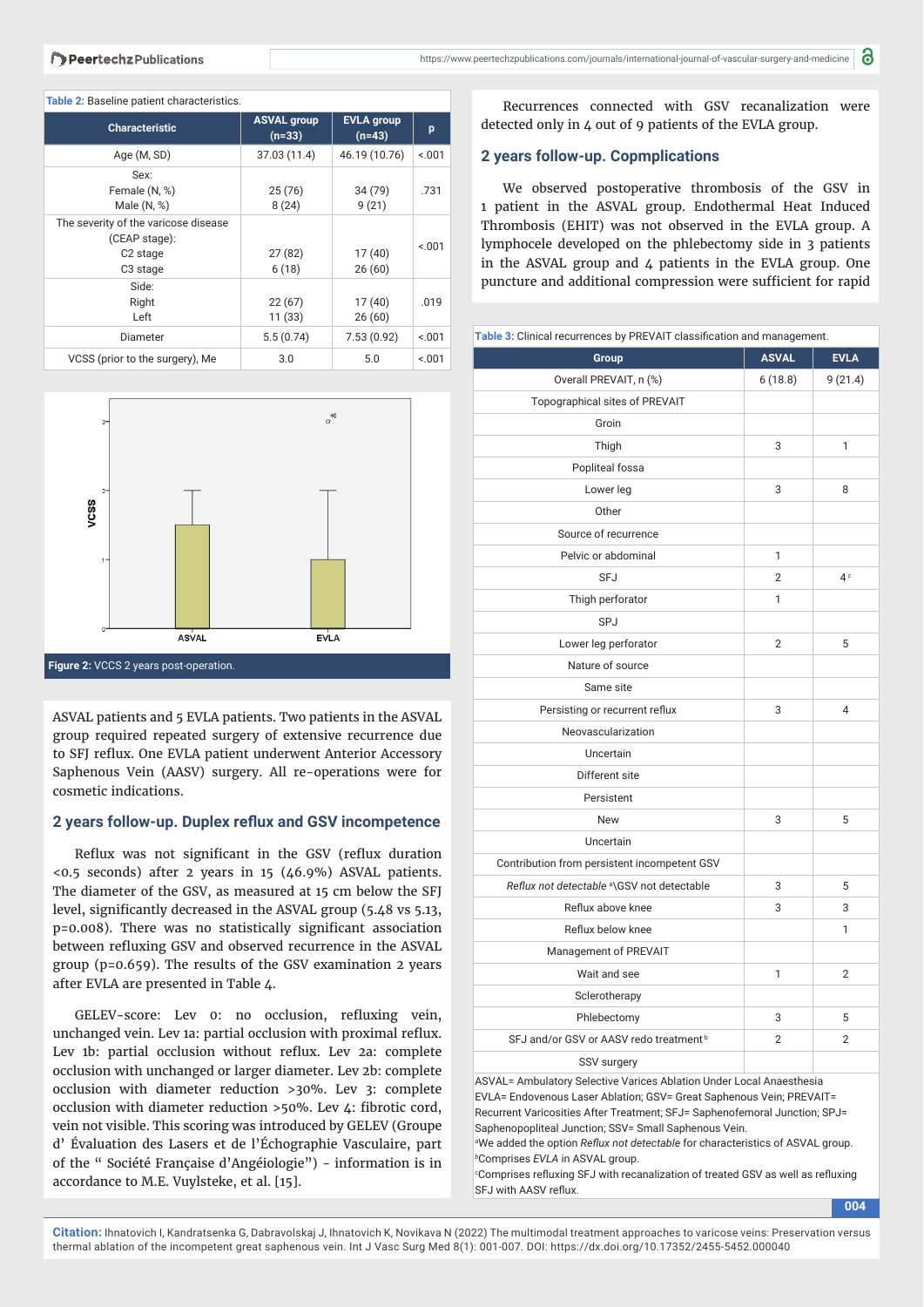**Table 4:** Two years follow up GSV occlusion rates in EVLA group.

| .                  |            |  |
|--------------------|------------|--|
| <b>GELEV-score</b> | $n$ (%)    |  |
| Lev <sub>0</sub>   | 0          |  |
| Lev 1a             | 4(9.3%)    |  |
| Lev 1b             | 5(11.6%)   |  |
| Lev <sub>2a</sub>  | 0          |  |
| Lev 2b             | 1(2.3%)    |  |
| Lev 3              | 9 (20.9%)  |  |
| Lev <sub>4</sub>   | 23 (53.5%) |  |
| Not-controlled     | 1(2.3%)    |  |
| Total              | 43         |  |

treatment of lymphocele. Transient paresthesia was detected in 2 patients of the ASVAL group and 3 patients of the EVLA group.

### **5 years follow-up**

The 5-year follow-up also showed no significant differences in treatment outcomes in both groups. Recurrences were detected in 40.0% of patients ASVAL group and 45.6% EVLA group ( $p = 0.668$ ). Repeated interventions were performed in 5 patients ASVAL group and 9 patients EVLA group (p = 0.933). The multivariate regression model was unable to establish a relationship between the dependent variable (recurrence rate) and independent variables, such as the treatment method used in the form EVLA or ASVAL (0.867), category C (0.785), side (0.953), age (0.073).

### **Discussion**

This study supports the need to implement a cost-effective individualized approach for the treatment of varicose disease that is different from ones widely accepted worldwide (i.e. removal of the GSV). Based on the overall health status, the clinical manifestation of varicose veins, and the venous hemodynamics detected by DUS, this approach allows treatment alternatives for a specific patient. This paper is an attempt to correct the prevailing view on the destruction of the GSV as a core component of the varicose veins treatment. As our findings showed, there should be a shift in the understanding of varicose disease treatment from "one size fits all" to an individualized approach.

We suggest using a less traumatic ASVAL technique, with saphenous vein preservation, in patients with a mild course of varicose disease and the GSV diameter  $\leq 6$  mm. Securing the GSV as a potential shunt is recommended by 2017 ESC Guidelines on the diagnosis and treatment of peripheral arterial diseases: "limit vein harvesting if lower extremity artery disease (class recommendation IIa)" [18].

In addition, preservation of the GSV and selective phlebectomy in the treatment of varices in nullipara patients may lead to a reduction in the severity of signs and symptoms in the case of varicose vein recurrence after pregnancy [19].

Reduction in diameter of the main saphenous vein after the selective removal of its incompetent side branches is

illustrated in several investigations. In 1999 D. Creton revealed the diameter reduction of the proximal GSV after ablation of a distal incompetent tributary [20]. The same tendency was observed by N.S.Theivacumar, et al. and P.Pittaluga. et al.  $[21,22]$ . Nevertheless, the reflux and incompetence of the saphenous veins in some patients persisted even after the selective removal of the insolvent tributaries. This fact rises interest in terms of the possible relapses and VCSS in the long run.

In the present study, VCSS and the number of varicose vein recurrences did not differ significantly among the patients of the two groups, despite the fact that the ASVAL group maintained reflux in  $43.1\%$  of patients. The recurrence rate was slightly higher in our patients who had undergone ASVAL than in the trial by P.Pittaluga [23] (5.4%) and did not differ significantly from the I.Zolotukhin [24] results (13.5%). The amount of the relapses after EVLA in our study is equal to L.Rasmussen, et al. [5], who notes 26% of relapses in 2 years follow up. We have a slightly higher recurrence rate after EVLA than N.S.Theivacumar, et al. [25] (7%) and K. Rass, et al. [6] (16.2%).

However, the data presented by K. Rass [6] indicates recurrence in 32 out of 185 patients in the EVLA group revealed on a duplex scan, but 26 of them (81%) were clinically silent. There were partial GSV recanalizations observed in 24 patients (75%), but GSV surgery was performed only in 1 case.

A good clinical and cosmetic result, despite the recanalization of GSV, confirms the evidence that it is possible to keep an incompetent GSV without worsening the clinical outcome of varicose veins treatment in a selective group of patients. Similar data was given by N.S. Theivacumar, et al. [26], noting the absence of clinical manifestations during the recanalization of GSV even in the presence of reflux. GSV recanalization without clinical manifestations was demonstrated in a trial by J.T.Christenson [27]. This being said, the recurrence of varicose veins in our patients was minor, in many cases not noticed by the patient, and was not associated with a significant increase in mean VCSS. LEED that was used in the EVLA group was at par with other studies [25-28].

Two major limitations of the study include its study design (i.e. non-randomized nature) and small sample size (derived from a single center). Moreover, group allocation based on the GSV diameter does not take into account other characteristics of reflux and the state of the muscular pump of the calf. Nonetheless, we have not noted any reflux below the knee in patients with GSV≤6. The results obtained in a prospective study of the GSV preservation concept in real clinical practice are encouraging. Further follow-up with an increased number of patients will probably provide more evidence on this topic.

### **Conclusion**

Patients suffering from varicose disease with GSV incompetence have certain differences in severity and the course of the disease, therefore treatment should be individualized. We found similar good results using the following treatment

**005**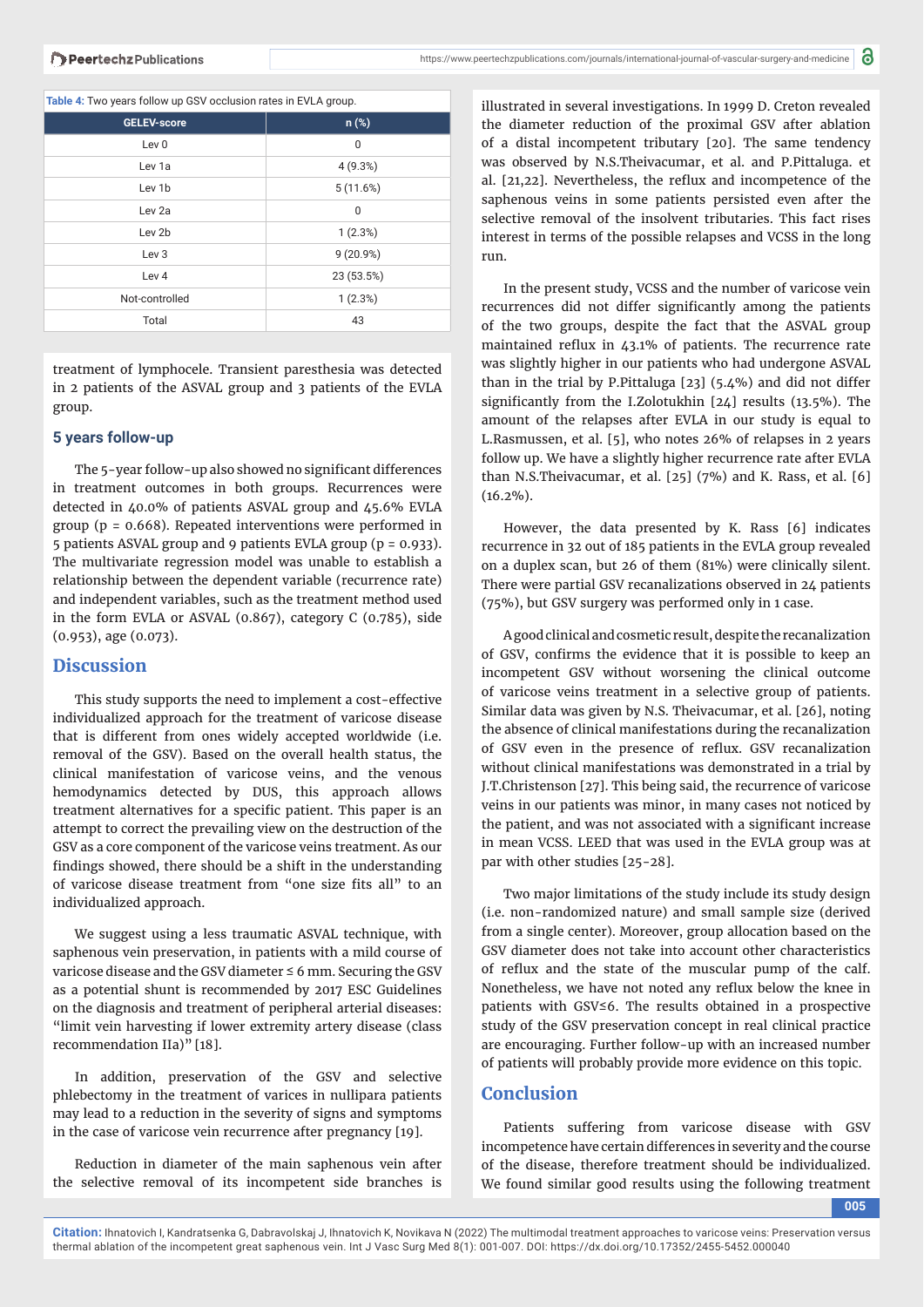options: selective phlebectomy with GSV preservation for patients with diameter  $\leq 6$  mm and mild clinical course of the disease and/or with mostly cosmetic concerns; and GSV ablation with concomitant phlebectomy in more severe clinical cases and GSV diameter > 6 mm. Both ASVAL and EVLA effectively improve the disease severity in the groups of patients, selected according to the GSV diameter.

The results obtained in a prospective study of GSV preservation in real clinical practice are quite encouraging. Further large randomized trials will probably provide more evidence on this topic.

### **Declaration**

**Funding:** This research was funded by Belarusian State Medical University, Minsk. This research did not receive any specific grant from funding agencies in the public, commercial, or not-for-profit sectors.

**Ethical approval:** The ethics committee of Belarusian State Medical University approved this study (registration number 20140451).

### **Guarantor: II**

**Contributorship:** II and KI researched literature and conceived the study. II, GK, JD, and NN were involved in protocol development, gaining ethical approval, patient recruitment, and data analysis. KI and II wrote the first draft of the manuscript. All authors reviewed and edited the manuscript and approved the final version of the manuscript.

### **Acknowledgements**

The results of a 2-year observation of the results of treatment in an abridged version have been published earlier in Russian [29]. All co-authors worked or studied at the Belarussian State Medical University, Minsk, Belarus during different periods of this research. We would like to thank N.Vojtko for 2 years of follow-up duplex ultrasonography investigations.

### **References**

- 1. van den Bos RR, Arends L, Kockaert M, Neumann M, Nijsten T (2009) Endovenous therapies of lower extremity varicosities: a meta-analysis. J Vasc Surg 49: 230-239. **Link:** https://bit.ly/3zi16xr
- 2. Carroll C, Hummel S, Leaviss J, Ren S, Stevens JW, et al. (2013) Clinical effectiveness and cost-effectiveness of minimally invasive techniques to manage varicose veins: a systematic review and economic evaluation. Health Technol Assess 17: i-xvi, 1-141. **Link:** https://bit.ly/345b9u3
- 3. Nesbitt C, Bedenis R, Bhattacharya V, Stansby G (2014) Endovenous ablation (radiofrequency and laser) and foam sclerotherapy versus conventional surgery for great saphenous vein varicosities. Cochrane Database Syst Rev 7: CD005624. **Link:** https://bit.ly/3JBKRjv
- 4. Paravastu SC, Horne M, Dodd PD (2016) Endovenous ablation therapy (laser or radiofrequency) or foam sclerotherapy versus conventional surgical repair for short saphenous varicose veins. Cochrane Database Syst Rev 11: CD010878. **Link:** https://bit.ly/3mPqVzG
- 5. Rasmussen LH, Bjoern L, Lawaetz M, Lawaetz B, Blemings A, et al. (2010) Randomised clinical trial comparing endovenous laser ablation with stripping

of the great saphenous vein: clinical outcome and recurrence after 2 years. Eur J Vasc Endovasc Surg 39: 630-635. **Link:** https://bit.ly/3FPUx7L

- 6. Rass K, Frings N, Glowacki P, Hamsch C, Gräber S, et al. (2012) Comparable effectiveness of endovenous laser ablation and high ligation with stripping of the great saphenous vein two-year results of a randomized clinical trial (RELACS Study). Arch Dermatol 148: 49-58. **Link:** https://bit.ly/3eLukeC
- 7. Rasmussen L, Lawaetz M, Bjoern L, Blemings A, Eklof B (2013) Randomized clinical trial comparing endovenous laser ablation and stripping of the great saphenous vein with clinical and duplex outcome after 5 years. J Vasc Surg 58: 421-426. **Link:** https://bit.ly/3qGhTGp
- 8. Rass K, Frings N, Glowacki P, Gräber S, Tilgen W, et al. (2015) Same site recurrence is more frequent after endovenous laser ablation compared with high ligation and stripping of the great saphenous vein: 5 year results of a randomized clinical trial (RELACS Study). Eur J Vasc Endovasc Surg 50: 648- 656. **Link:** https://bit.ly/3zmVpOU
- 9. Gloviczki P, Comerota AJ, Dalsing MC, Eklof BG., Gillespie DL, et al. (2011) The care of patients with varicose veins and associated chronic venous diseases: Clinica practice guidelines of the Society for Vascular Surgery and the American Venous Forum. J Vasc Surg 53: 2S-48S. **Link:** https://bit.ly/3eKUy0N
- 10. Nicolaides A, Kakkos S, Baekgaard N, Comerota A, de Maeseneer M, et al. (2018) Management of chronic venous disorders of the lower limbs. Guidelines According to Scientific Evidence. Part I. Int Angiol 37: 181-254. **Link:** https://bit.ly/3sTckr2
- 11. Wittens C, Davies AH, Bækgaard N, Broholm R, Cavezzi A, et al. (2015) Editor's Choice - Management of Chronic Venous Disease: Clinical Practice Guidelines of the European Society for Vascular Surgery (ESVS). Eur J Vasc Endovasc Surg 49: 678-737. **Link:** https://bit.ly/3eRpLPL
- 12. Raju S, Ward M, Jones T (2015) Quantifying saphenous reflux. J Vasc Surg: Venous and Lym Dis 3: 8-17. **Link:** https://bit.ly/32BWB53
- 13. Mendoza E, Blättler W, Amsler F (2013) Great saphenous vein diameter at the saphenofemoral junction and proximal thigh as parameters of venous disease class. Eur J Vasc Endovasc Surg 45: 76-83. **Link:** https://bit.ly/3sOwh29
- 14. Cavezzi A, Labropoulos N, Partsch H, Ricci S, Caggiati A, Myers K, et al. (2006) Duplex ultrasound investigation of the veins in chronic venous disease of the lower limbs–UIP Consensus Document. Part II. Anatomy. Eur J Vasc Endovasc Surg 31: 288-299. **Link:** https://bit.ly/3EOw1Cw
- 15. Vuylsteke ME, Thomis S, Mahieu P, Mordon S, Fourneau I (2012) Endovenous laser ablation of the great saphenous vein using a bare fibre versus a tulip fibre: a randomised clinical trial. Eur J Vasc Endovasc Surg 44: 587-592. Link: https://bit.ly/3ziIcX2
- 16. Perrin M, Allaert FA (2006) Intra- and Inter-observer Reproducibility of the Recurrent Varicose Veins after Surgery (REVAS) Classification. Eur J Vasc Endovasc Surg 32: 326-332. **Link:** https://bit.ly/3zmukLm
- 17. Eklöf B, Perrin MR, Delis KT, Rutherford RB, Gloviczki P (2009) Updated terminology of chronic venous disorders: the VEIN-TERM transatlantic interdisciplinary consensus document. J Vasc Surg 49: 498- 501. **Link:** https://bit.ly/3qLL4rA
- 18. Aboyans V, Ricco JB, Bartelink ML, Bjorck M, Brodmann M, et al. (2017) 2017 ESC Guidelines on the diagnosis and treatment of peripheral arterial diseases, in collaboration with the European Society for Vascular Surgery (ESVS). Eur Heart J 00: 1–60. **Link:** https://bit.ly/32YFjP1
- 19. Pittaluga P, Chastanet S (2013) Varicose vein reccurence after pregnancy: influence of the preservation of the saphenous vein in nullipara patients.. In: Bastos, Francisco Reis. Anais do V Simpósio Internacional de Flebologia [Blucher Medical Proceedings 1: 81. **Link:** https://bit.ly/3pO7euf
- 20. Creton D (1999) Diameter reduction of the proximal long saphenous vein after ablation of a distal incompetent tributary. Dermatol Surg 25: 394-398. **Link:** https://bit.ly/3sOwmmt

**006**